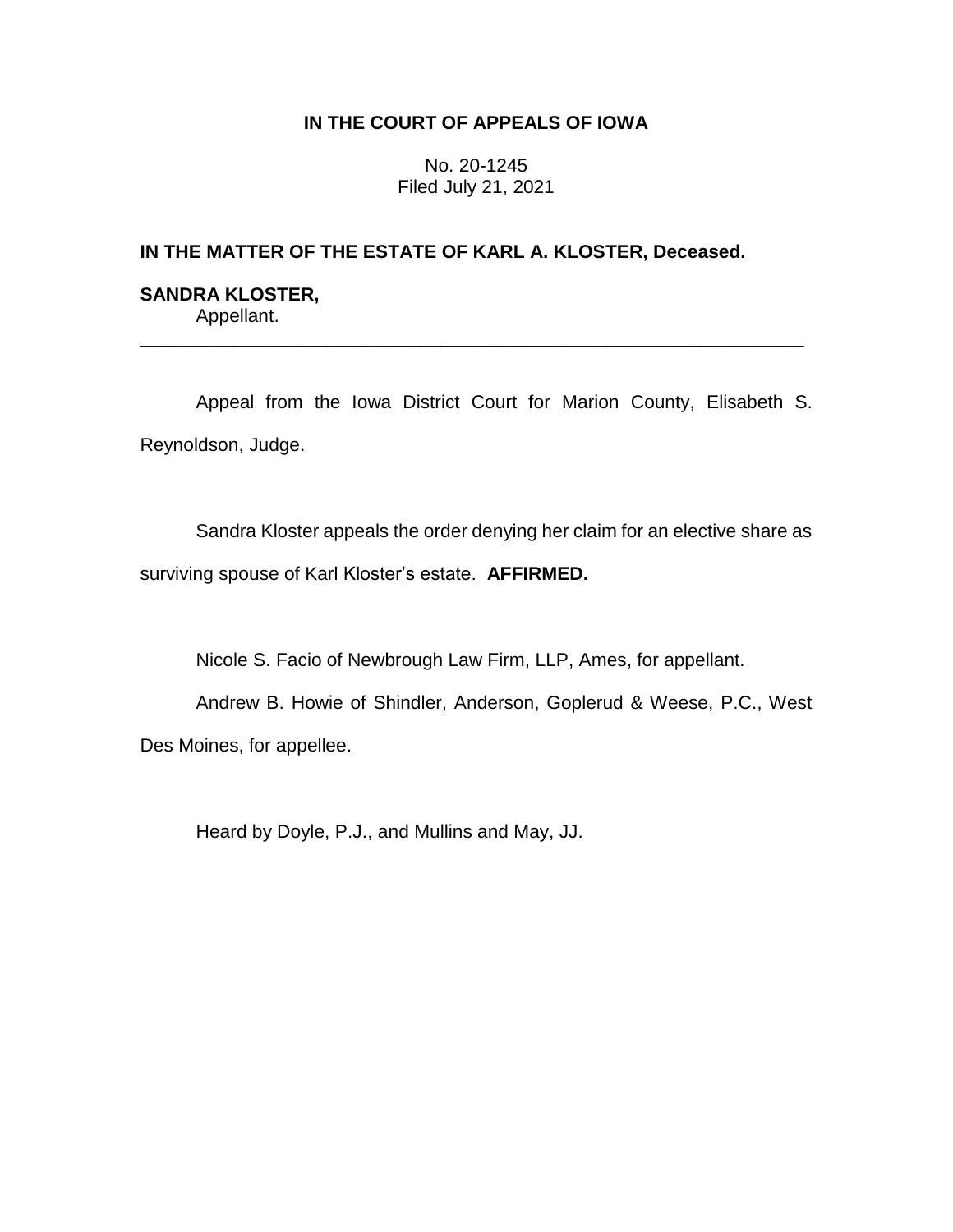## **DOYLE, Presiding Judge.**

Sandra Kloster appeals the order denying her claim for an elective share as surviving spouse of Karl Kloster's estate. She challenges the district court's finding that the premarital agreement she signed was enforceable, arguing it was procedurally unconscionable. She also contends her decision to sign the agreement was not informed because Karl failed to provide a fair or reasonable financial disclosure and she had inadequate knowledge of his finances. Because Sandra has not met her burden of showing the premarital agreement is unenforceable, we affirm.

## **I. Background Facts and Proceedings.**

Sandra met Karl Kloster in December 2007. At the time, Sandra lived in Council Bluffs and worked as a long-haul truck driver while Karl lived and worked in Knoxville. The two began getting to know each other through phone calls and meeting briefly in person at rest areas and truck stops. Karl also visited with Sandra at her home a couple of times and Sandra visited Karl in Knoxville.

In May 2008, Karl asked Sandra to marry him and move to Knoxville. Sandra agreed and moved into Karl's home in June. They married two weeks later. It was the third marriage for each.

The day before they married, Karl brought Sandra to the office of his attorney, Barry Griffith. Griffith presented Sandra with a premarital agreement, which both Sandra and Karl signed and Griffith notarized. The agreement states:

WHEREAS, Karl A. Kloster and Sandra Hawks are mature adults each having been married before and each having children from their prior marriages who are now adults and said Karl A. Kloster and Sandra Hawks now desiring to enter into marriage with one another and in anticipation thereof, they desire by this Premarital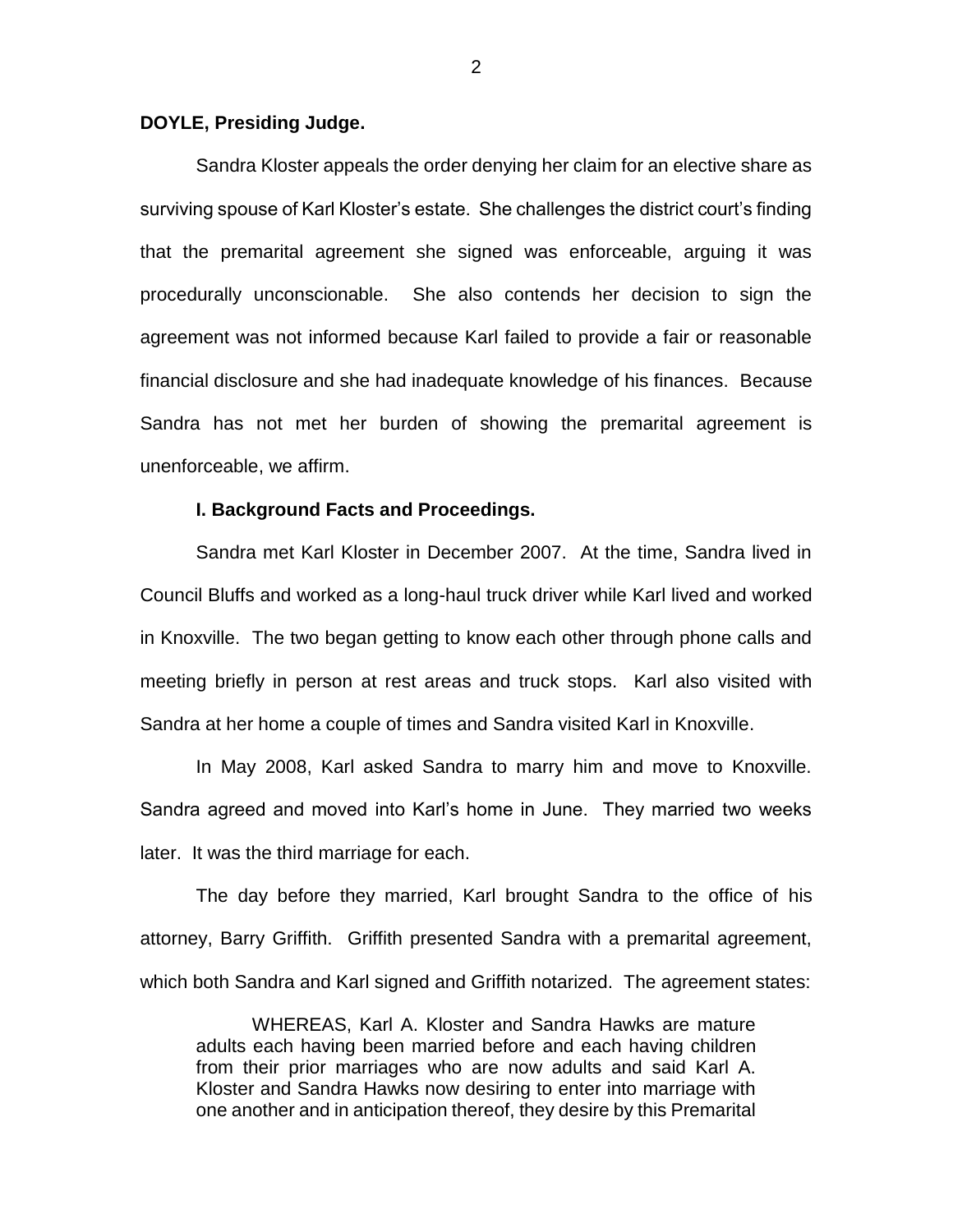Agreement, to fix and determine the rights each shall have in the property and the estate of the other by reason of their marriage, and to accept the provisions of this agreement as clear definition, full discharge, settlement, and satisfaction of all their rights and claims in the property of the other.

Under the agreement, each party would retain their respective separate property "free and clear from all claims by the other of inheritance, dower or distributive share, homestead, support, or any other interest commonly given by law to parties becoming husband and wife." It also provides that after Karl's death, Sandra could live in the Knoxville residence until she remarried or lived outside the home for more than one year. While Sandra remained in the Knoxville home, Karl's estate would pay the utilities, maintenance of the property, real estate taxes, and similar expenses, along with providing Sandra an allowance of \$400 per month. By signing the agreement, Sandra, and Karl agreed that they had made full disclosure of their financial assets and liabilities were freely entering into the agreement. The agreement also states that Griffith represented Karl solely and that each party had a chance to consult independent legal counsel. Attached to the agreement was a statement of Karl's assets and liabilities, showing a net worth in excess of \$1,200,000. Sandra's statement of assets and liabilities states only that she had "more assets than liabilities" and knew of no potential lawsuits against her.

In 2019, Sandra petitioned to dissolve the marriage. Karl died before the divorce was finalized. After the court admitted Karl's will into probate and appointed his son as executor in accordance with Karl's wishes, Sandra applied for an allowance as Karl's surviving spouse and also to take her elective share of the estate. The court ultimately found the premarital agreement enforceable and denied the portion of Sandra's application seeking an elective share of the estate.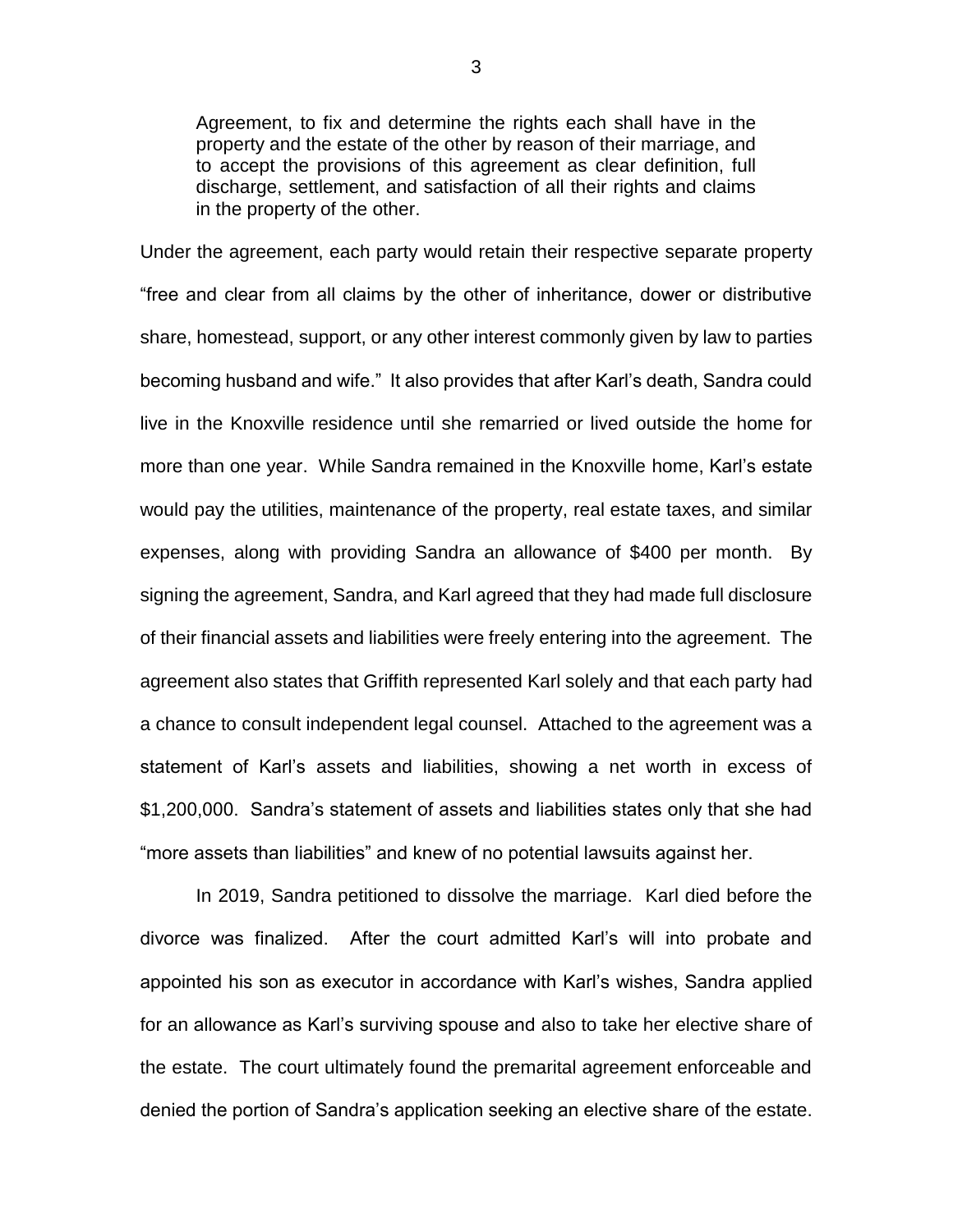It ordered the estate to pay Sandra spousal allowance of \$1000 per month for twelve months.

#### **II. Scope and Standard of Review.**

Iowa law provides the surviving spouse may take an elective share of the decedent's estate. *See* Iowa Code § 633.236 (2019). The elective share is limited to one-third in value of the property the decedent possessed "to which the surviving spouse has made no express written relinquishment of right." *See id.* § 633.238(1)(a). A valid premarital agreement that states one shall make no claims against the other against the estate for right of inheritance waives a surviving spouse's claim to take an elective share against the will. *See In re Estate of Spurgeon*, 572 N.W.2d 595, 598-99 (Iowa 1998).

Sandra argues the premarital agreement is unenforceable, claiming it was procedurally unconscionable and her decision to sign it was not informed. *See*  Iowa Code § 596.8(1)(b) (providing a premarital agreement is unenforceable if the it was unconscionable when executed), (c) (providing a premarital agreement is unenforceable if one spouse was not provided a fair and reasonable financial disclosure and that spouse could not reasonably have had an adequate knowledge of the other spouse's finances). A claim for an elective share and the question of a premarital agreement's validity are both tried in equity, and our review is de novo. *See In re Estate of Myers*, 825 N.W.2d 1, 3 (Iowa 2012); *In re Marriage of Shanks*, 758 N.W.2d 506, 511 (Iowa 2008). Sandra bears the burden of proving the agreement is unenforceable. *See Shanks*, 758 N.W.2d at 511.

Turning first to whether the premarital agreement was procedurally unconscionable, our primary focus "is the advantaged party's exploitation of the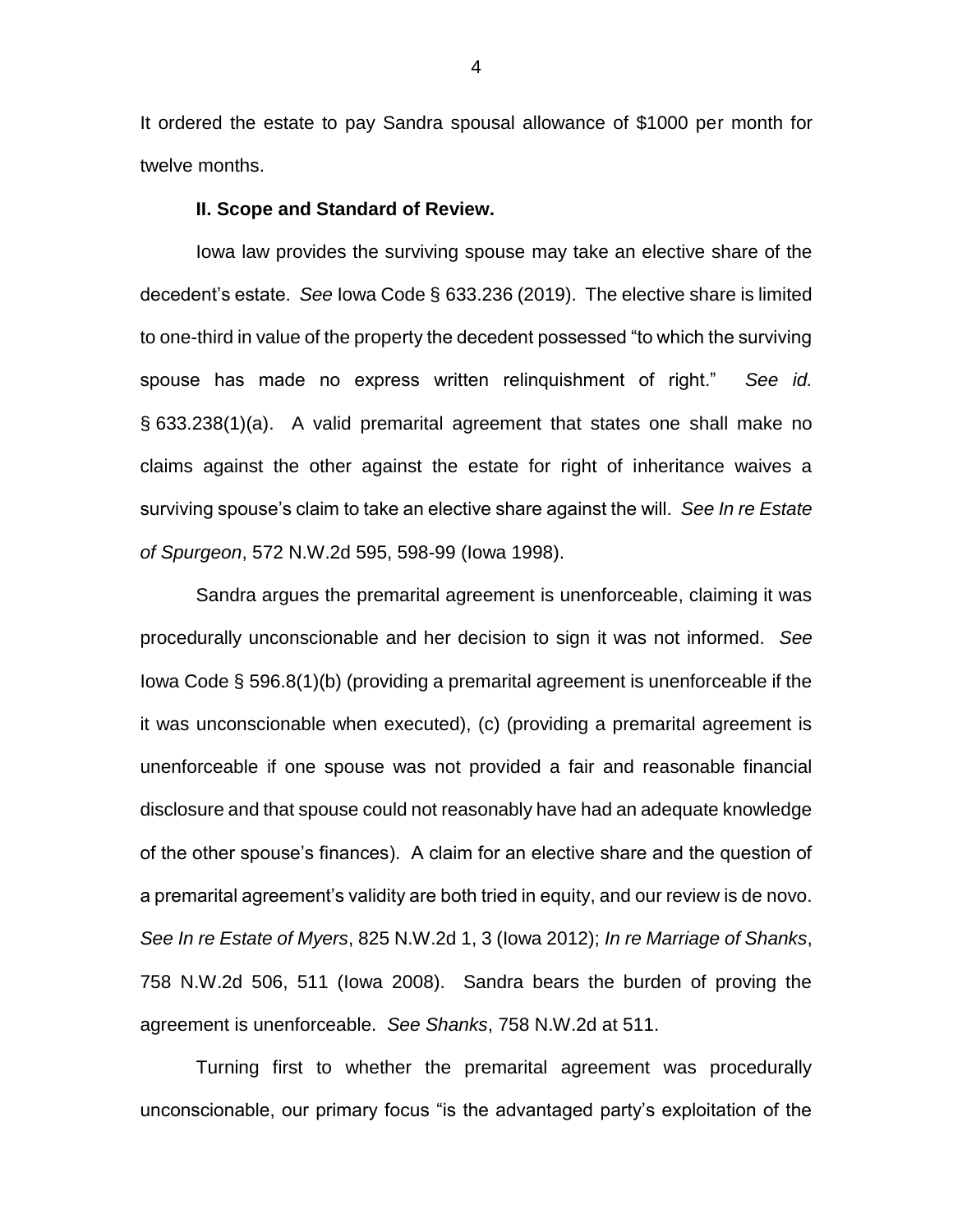disadvantaged party's lack of understanding or unequal bargaining power." *Id.* at

517.

Courts have found the following factors, among others, are relevant to procedural unconscionability: the disadvantaged party's opportunity to seek independent counsel; the relative sophistication of the parties in legal and financial matters; the temporal proximity between the introduction of the premarital agreement and the wedding date; the use of highly technical or confusing language or fine print; and the use of fraudulent or deceptive practices to procure the disadvantaged party's assent to the agreement.

*Id.* at 517-18 (internal citations omitted). Of these factors, the district court found Sandra proved temporal proximity because the premarital agreement was presented to her and signed the day before she and Karl married. But the court found no other factors exist and concluded temporal proximity alone could not render the agreement procedurally unconscionable.

We agree that Sandra has failed to show the premarital agreement is procedurally unconscionable. As the district court observed, the agreement "is not highly technical, nor does it contain confusing language." And though Karl "arguably had greater sophistication in terms of business experience," the court found that Sandra is an intelligent person "who possessed sufficient sophistication that she could have read and understood the Agreement." Most important is that Sandra was provided with ample opportunity to read the document and was advised to have an attorney review the agreement with her. She did neither. Although Sandra and Griffith gave conflicting accounts on what occurred at the meeting in Griffith's office, Griffith's testimony is bolstered by a memorandum he dictated the morning after the meeting in which he summarized what occurred. The memo states, in part: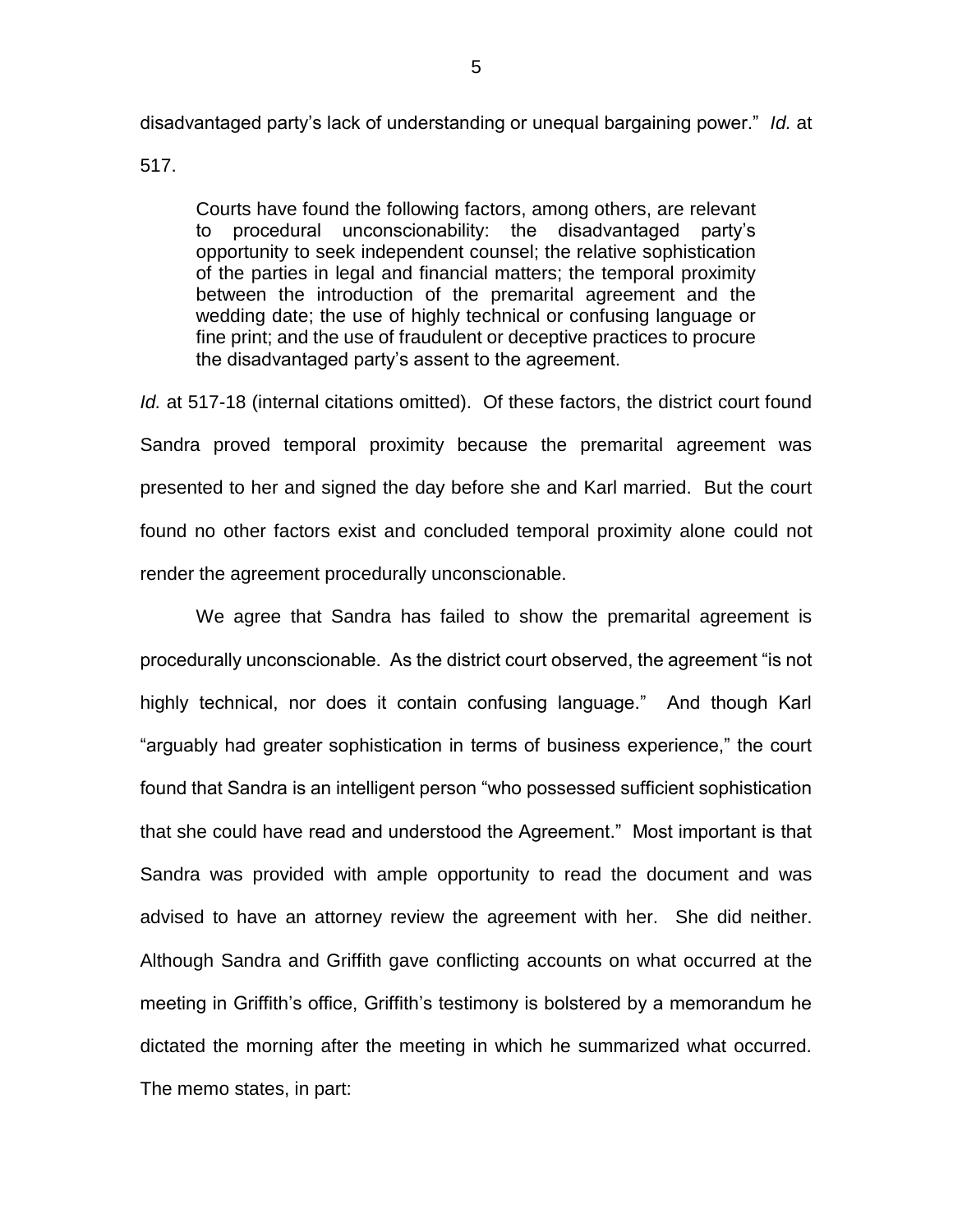I pointed out to Sandra at the beginning of our meeting and before she signed the agreement that she should take the agreement to another attorney to have them go over for her and with her. Before signing she stated that she did not want to review it with an attorney and she understood what the agreement was about. She said she just wanted to get the signing of it over with. It was apparent she was not going to take it to another attorney. She then signed while in my office along with Karl and I notarized their signatures and gave them each a signed copy to take with them.

That Sandra failed to read the document or have it reviewed by an attorney

of her choice does not render the agreement unconscionable. *See id.* at 518

("Equitable principles will not permit a party to eschew an opportunity to consult

counsel as to the legal effect of a proposed contract, execute the contract, and

then challenge the enforceability of the agreement on the ground she did not have

adequate legal advice."). As our supreme court has noted, "it is not sufficient that

a party made an imprudent bargain":

People should be entitled to contract on their own terms without the indulgence of paternalism by courts in the alleviation of one side or another from the effects of a bad bargain. Also, they should be permitted to enter into contracts that actually may be unreasonable or which may lead to hardship on one side. *It is only where it turns out that one side or the other is to be penalized by the enforcement of the terms of a contract so unconscionable that no decent, fairminded person would view the ensuing result without being possessed of a profound sense of injustice, that equity will deny the use of its good offices in the enforcement of such unconscionability*.

*Id.* at 515 (emphasis added) (citation omitted). On the facts before us, Sandra falls short of her burden.

We then turn to whether Sandra's decision to sign the agreement was informed. A premarital agreement is not enforceable if (1) "a fair and reasonable disclosure of the property or financial obligations of the other spouse" was never made *and* (2) the person against whom enforcement is sought "did not have, or